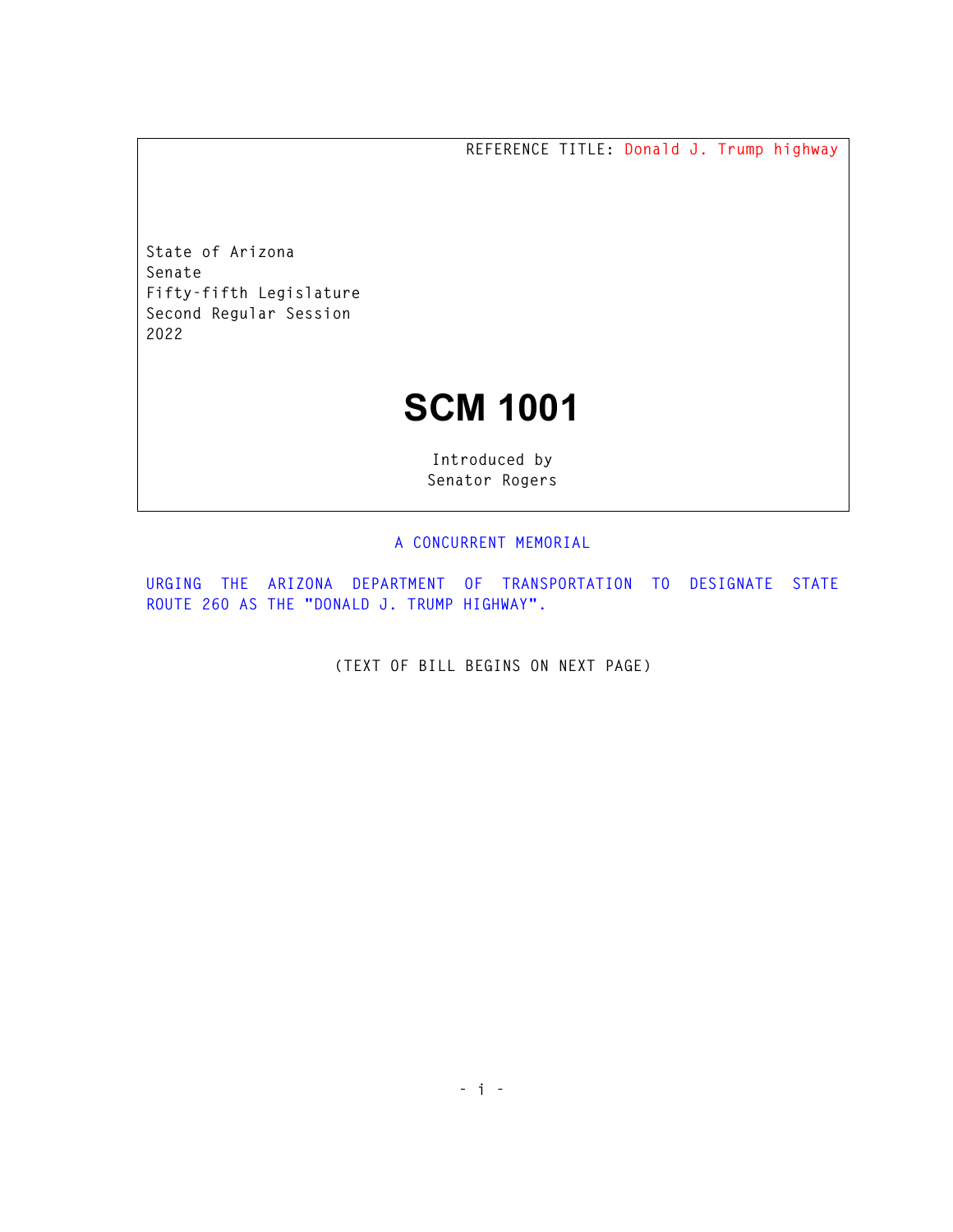**1 To the Arizona Department of Transportation:** 

**2 Your memorialist respectfully represents:** 

**3 Whereas, Donald J. Trump was the 45th duly elected President of the 4 United States; and** 

**5 Whereas, President Donald J. Trump stood for a strong manufacturing 6 base and fair agreements for international trade; and** 

**7 Whereas, President Trump steadfastly supported a strong military and 8 strengthening our national defense; and** 

**9 Whereas, President Trump's energy plan included several ambitious 10 policy prescriptions designed to establish American energy dominance and 11 to remove regulatory burdens on using energy, while at the same time 12 ensuring meaningful environmental protection and continued progress toward 13 cleaner air and water; and** 

**14 Whereas, President Trump helped pass \$3.2 trillion in historic tax 15 relief and reform the tax code; and** 

**16 Whereas, President Donald J. Trump canceled United States 17 participation in the United Nations Paris Climate Agreement and ended all 18 payments of United States tax dollars to the United Nations Green Climate 19 Fund; and** 

**20 Whereas, President Trump discontinued the use of "sue and settle" 21 lawsuits that had the effect of imposing government policy on behalf of 22 special interests without congressional authorization or input from the 23 states, other interested parties and the general public; and** 

**24 Whereas, during his years in office, 4,000,000 jobs were created, 25 more than 400,000 of those in manufacturing, which was the fastest 26 manufacturing growth rate in more than three decades; and** 

**27 Whereas, President Trump signed the Executive Order on Modernizing 28 the Regulatory Framework for Agricultural Biotechnology Products, which 29 helped bring innovative new technologies to market in American farming and 30 agriculture; and** 

**31 Whereas, President Trump established the Governors' Initiative on 32 Regulatory Innovation to reduce outdated regulations at the state, local 33 and tribal levels; and** 

**34 Whereas, President Trump suspended regulations that would have 35 slowed the response to COVID-19, including lifting restrictions on 36 manufacturers to more quickly produce ventilators; and** 

**37 Whereas, President Trump helped achieve a record-setting economic 38 comeback during the COVID-19 pandemic by rejecting blanket lockdowns that 39 crush the economy and inflict countless public health harms; and** 

**40 Whereas, during the third quarter of 2020, the economy grew at a 41 rate of 33.1%, the most rapid GDP growth ever recorded; and** 

**42 Whereas, President Trump's administration launched Operation Warp 43 Speed to initiate an unprecedented drive to develop and make available an 44 effective COVID-19 vaccine; and**